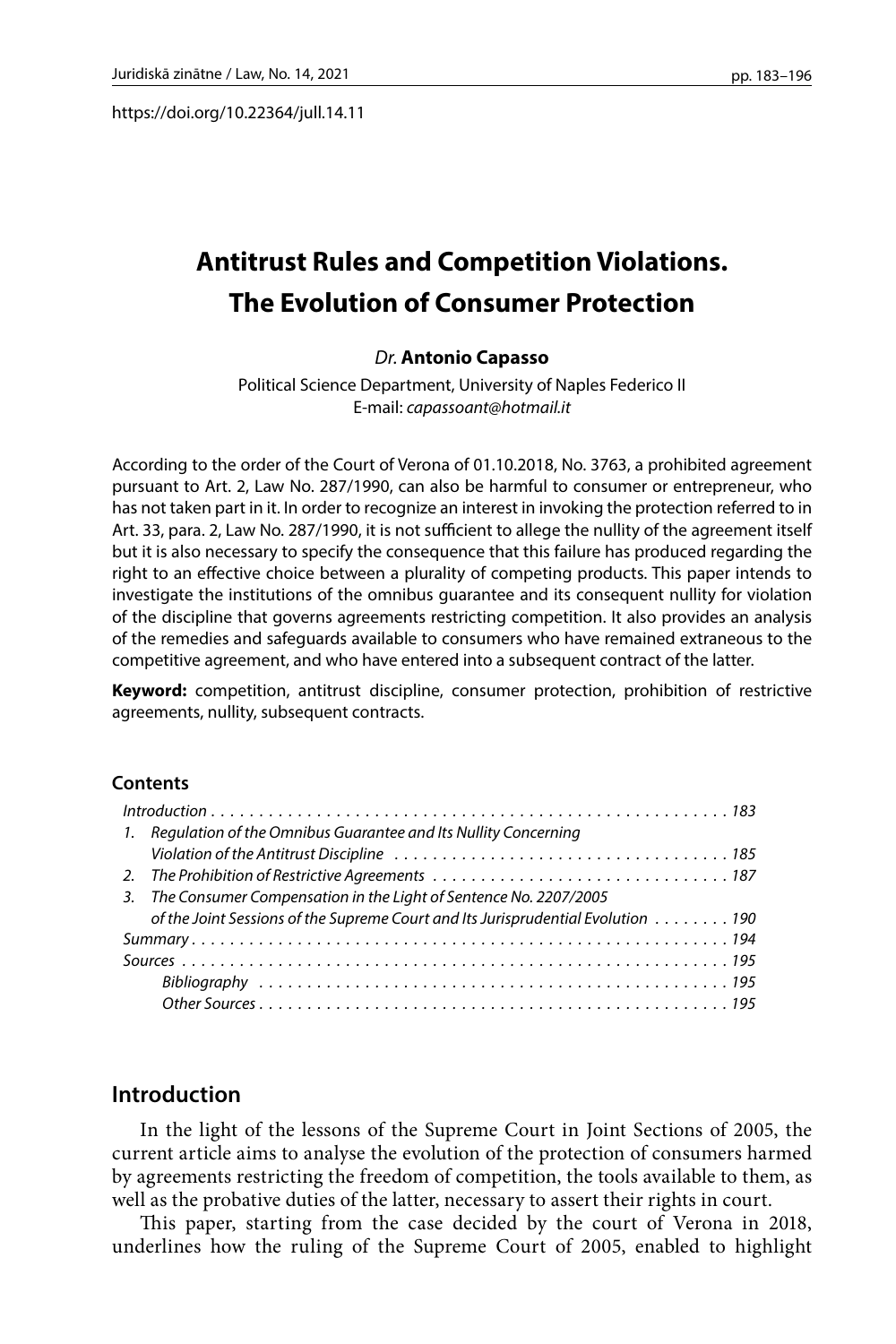the circumstance that the Law No. 287/1990<sup>1</sup> moved in two directions: on the one hand, towards entrepreneurs, on the other – hand towards consumers. In particular, both in doctrine<sup>2</sup> and in jurisprudence<sup>3</sup> it was noted that this law was aimed at protecting not only the position of the entrepreneur, but also that of the market operators, thus also including consumers.

In light of this, according to the approach adopted by the Supreme Court, every individual entrepreneur or consumer having a significant procedural interest, would be entitled to take legal action, in the face of an alleged or found violation of the antitrust provisions.

Therefore, when there is an unlawful functioning of the market, the consumer i salso entitled to propose the action aimed at obtaining the declaration of nullity of anticompetitive commercial practices. The judges also specify that the consumer, in addition to bringing the action aimed at ascertaining the nullity, can also propose the compensation action in order to obtain compensation for the damages suffered as a result of such practices.

The Supreme Court, therefore, admitting full protection in favour of the consumer, recognized the compensation of the latter's interest in "not seeing the competition distorted"4 , however, it specified that with renard to the allegation of the nullity of the agreement, it is also necessary for the latter to specify the consequence that this failure has produced on its right to an effective choice between a plurality of competing products.

With the order of 2018, the Court of Verona<sup>5</sup>, specifically dealt with the relationship between the institutions of the omnibus guarantee and the restrictive agreements on competition. A guarantee had been stipulated in accordance with the guidelines prepared by the Italian Banking Association in 2003, according

<sup>1</sup> Law "Norme per la tutela della concorrenza e del mercato" **[**Standard for the protection of competition and the market], No. 287 (10.10.1990) (Gazzetta Ufficiale No. 240, 13.10.1990). Available: https://www. agcm.it/chi-siamo/normativa/legge-10-ottobre-1990-n-287-norme-per-la-tutela-della-concorrenzae-del-mercato [last viewed 13.07.2021].

<sup>2</sup> *Alessi, R., Cannizzaro, E. C., Bozza, E.* Codice della concorrenza: norme italiane e comunitarie per la tutela della concorrenza e del mercato [Competition Code: Italian and EU regulations for the protection of competition and the market]. Torino, Giappichelli, 2008; see also *De Vita, M.* Il diritto della concorrenza nella giurisprudenza. Torino, Giappichelli, 2009.

<sup>&</sup>lt;sup>3</sup> Corte d Appello, Napoli, sez. I civile, sentenza 19/10/2007, according to which, the legitimacy to act pursuant to Art. 33, Law No. 287/90 must be recognized not only on behalf of the entrepreneur but also of the consumer. This action must be considered practicable by all those market subjects who have an interest in maintaining its competitive character to the point of being able to attach a specific prejudice resulting from the disruption or reduction of this character. The consumer, therefore, as the final purchaser of the product offered by the market, has the right to take action for damages if, faced with a restrictive agreement, his right to choose between multiple competing products is circumvented. In the present case, the consumer had complained about the existence of an agreement restricting the freedom of competition put in place by numerous insurance companies, including the defendant company, aimed at increasing the costs of the policies, procuring them an unfair profit to the detriment of the contractors. The Naples Court of Appeal rejected the proposed application because it considered that the actual damage suffered as a result of the anti-competitive agreement was not proven by the plaintiff.

<sup>4</sup> Cass., Sezioni Unite, 4 febbraio 2005, sentenza No. 2207. Available: [https://st.ilsole24ore.com/](https://st.ilsole24ore.com/art/SoleOnLine4/Speciali/2006/documenti_lunedi/02gennaio2006/SEN_04_02_2005_%202207.pdf?cmd%3Dart) [art/SoleOnLine4/Speciali/2006/documenti\\_lunedi/02gennaio2006/SEN\\_04\\_02\\_2005\\_%202207.](https://st.ilsole24ore.com/art/SoleOnLine4/Speciali/2006/documenti_lunedi/02gennaio2006/SEN_04_02_2005_%202207.pdf?cmd%3Dart) [pdf?cmd%3Dart](https://st.ilsole24ore.com/art/SoleOnLine4/Speciali/2006/documenti_lunedi/02gennaio2006/SEN_04_02_2005_%202207.pdf?cmd%3Dart) [last viewed 15.07.2021].

<sup>5</sup> Ordinary Court of Verona, Third Civil Section**,** Judge Dr. Massimo Vaccari, Ordinance of 01.10.2018, No. 3763, Available: [https://www.expartecreditoris.it/wp-content/uploads/2018/10/ord.-Trib-](https://www.expartecreditoris.it/wp-content/uploads/2018/10/ord.-Trib-Verona-01.10.2018_pdf.pdf)[Verona-01.10.2018\\_pdf.pdf.](https://www.expartecreditoris.it/wp-content/uploads/2018/10/ord.-Trib-Verona-01.10.2018_pdf.pdf) [last viewed 15.07.2021].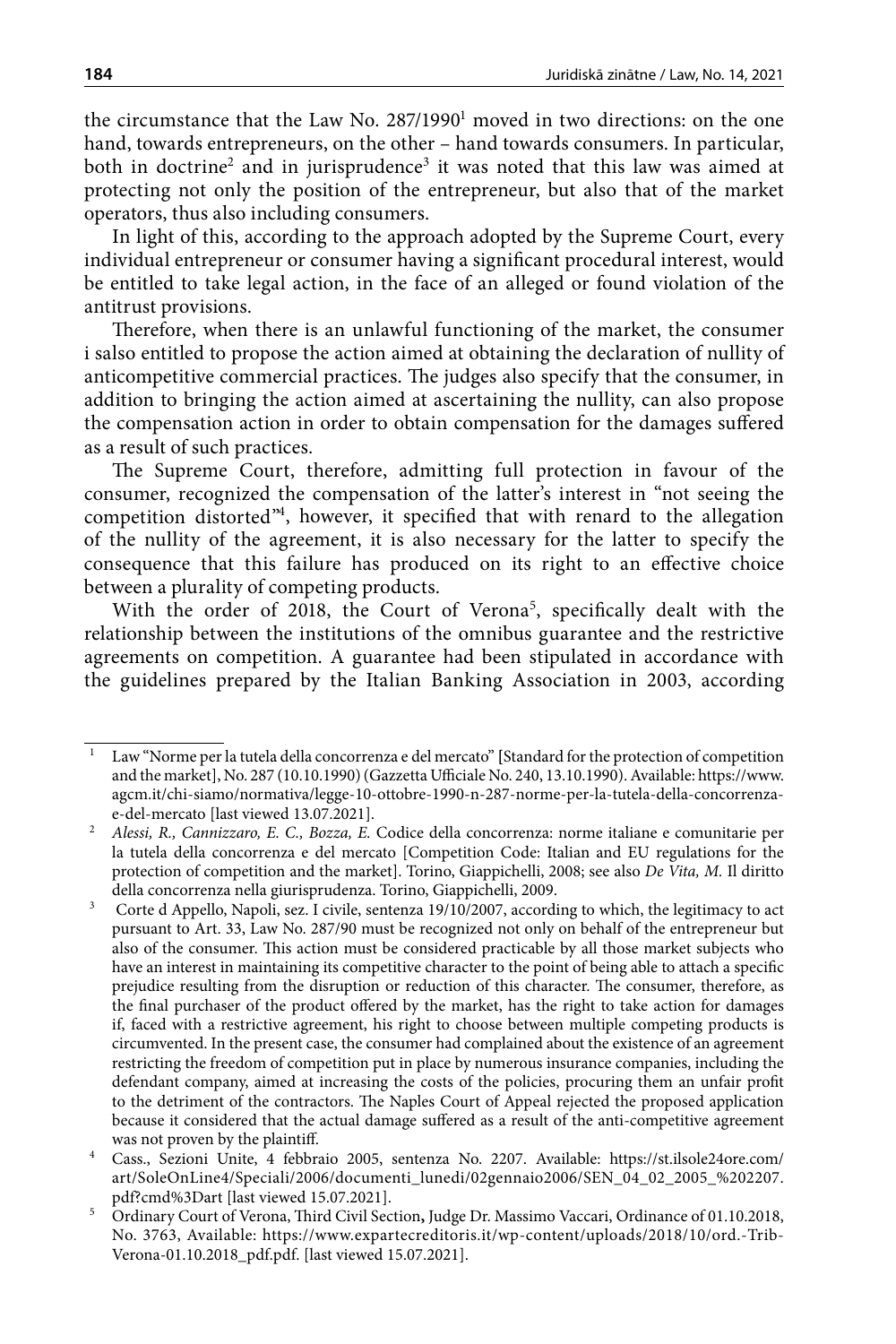to a model that the Bank of Italy, (provision No. 55 of May 2, 2005), considered contrary to the prohibition of anti-competitive agreements of Art. 2, para. 2, lett. a), of Law No. 287/1990.

The guarantors, who had opposed the injunction issued pursuant to the guarantee contract, acted as partners of a limited liability company (Ltd.), in favour of which they had lent the guarantee and, therefore, as consumers, users of the competitive system distorted by the prohibited agreement.

In support of their opposition, they also deduced the extinction of the guarantee pursuant to Articles 1956 and 1957 of Italian Civil Code since the BPM would have been guilty of failing to prevent the increase in debt exposure.

The court noted the generic prospectus with respect to the interest in enforcing the invalidity of the guarantee, in light of what was decided by the Supreme Court of Cassation in Joint Sections in sentence No. 2207/2005.

It was considered that the plaintiffs did not clarify by virtue of which mechanism the verified nullity of the restrictive understanding of the competition would have determined the invalidity of the single contracts, nor even by what type of nullity these would have been affected. The same invocation of the most recent ruling by the Court of Cassation No. 29810/2017<sup>6</sup> was not relevant, according to the court, having examined the matter only incidentally.

# **1. Regulation of the Omnibus Guarantee and Its Nullity Concerning Violation of the Antitrust Discipline**

The omnibus guarantee, also known as the bank guarantee, or general guarantee (the adjective general is preferred to the omnibus by some, based on the argument that the bank guarantee can never be *omnibus debitis*<sup>7</sup> ), or "guarantee without limit maximum guarantee of any operation", is a contract created in banking practice and regulated by uniform banking regulations prepared by the ABI (Italian Bankers' Association)<sup>8</sup>.

It takes its name from the most characteristic and most famous clause that characterizes it, the omnibus one, or extension clause<sup>9</sup>, which extends the content of the guarantor's commitment to all present and future obligations of the principal

<sup>6</sup> Cass. Civ., sez. I, 12 Dicembre 2017, No. 29810. Available: http://mobile.ilcaso.it/sentenze/ ultime/18676#gsc.tab=0 [last viewed 18.07.2021].

<sup>7</sup> *Ravazzoni, A.* Sulla c.d. polizza fideiussoria, [On the so-called surety policy]. *Foro it*., 1957; Id., item Fideiussione, in Dig. disc. priv., Civil Division, VIII, Turin, 1992, 254 pp.

<sup>8</sup> Schema ABI: condizioni generali di contratto per la fideiussione a garanzia delle operazioni bancarie – measure No. 14251/2003 [ABI scheme: general contractual conditions for the surety guaranteeing banking operations – measure No. 14251/2003]. This scheme is characterized by the omnibus clause, by virtue of which the guarantor provides a guarentees to the debtor of a bank for all present and future obligations assumed towards a bank. It is made up of 13 articles, which define: the subject of the guarantee (Art. 1), the obligations of the guarantor (Articles 2, 3, 4, 6, 7, 8 and 10), the obligations of the bank (Art. 5), the faculties of the bank (Articles 9, 11 and 12), the clauses not applicable to guarantors who act as consumers pursuant to Art. 1469 bis, para. 2, of the Italian Civil Code and provide guarantees in favor of subjects having the same quality (Art. 13). Available: [https://www.](https://www.agcm.it/dotcmsCustom/getDominoAttach?urlStr=192.168.14.10:8080/41256297003874BD/0/59570E8C503E753BC1256FFC0045223C/$File/p14251.pdf) [agcm.it/dotcmsCustom/getDominoAttach?urlStr=192.168.14.10:8080/41256297003874BD/0/59570](https://www.agcm.it/dotcmsCustom/getDominoAttach?urlStr=192.168.14.10:8080/41256297003874BD/0/59570E8C503E753BC1256FFC0045223C/$File/p14251.pdf) [E8C503E753BC1256FFC0045223C/\\$File/p14251.pdf](https://www.agcm.it/dotcmsCustom/getDominoAttach?urlStr=192.168.14.10:8080/41256297003874BD/0/59570E8C503E753BC1256FFC0045223C/$File/p14251.pdf) [last viewed 20.06.2021].

<sup>9</sup> In a contractual practice, the extension can refer to all the obligations of the principal debtor deriving from banking operations carried out with the creditor bank, or even to all the obligations of principal debtor, even not deriving from strictly banking operations. The extension, as well as objective, can be subjective, in the sense that the guarantor is responsible not only for the obligations of the principal debtor, but also for those of his assignees; furthermore, the extension can be subjective in the sense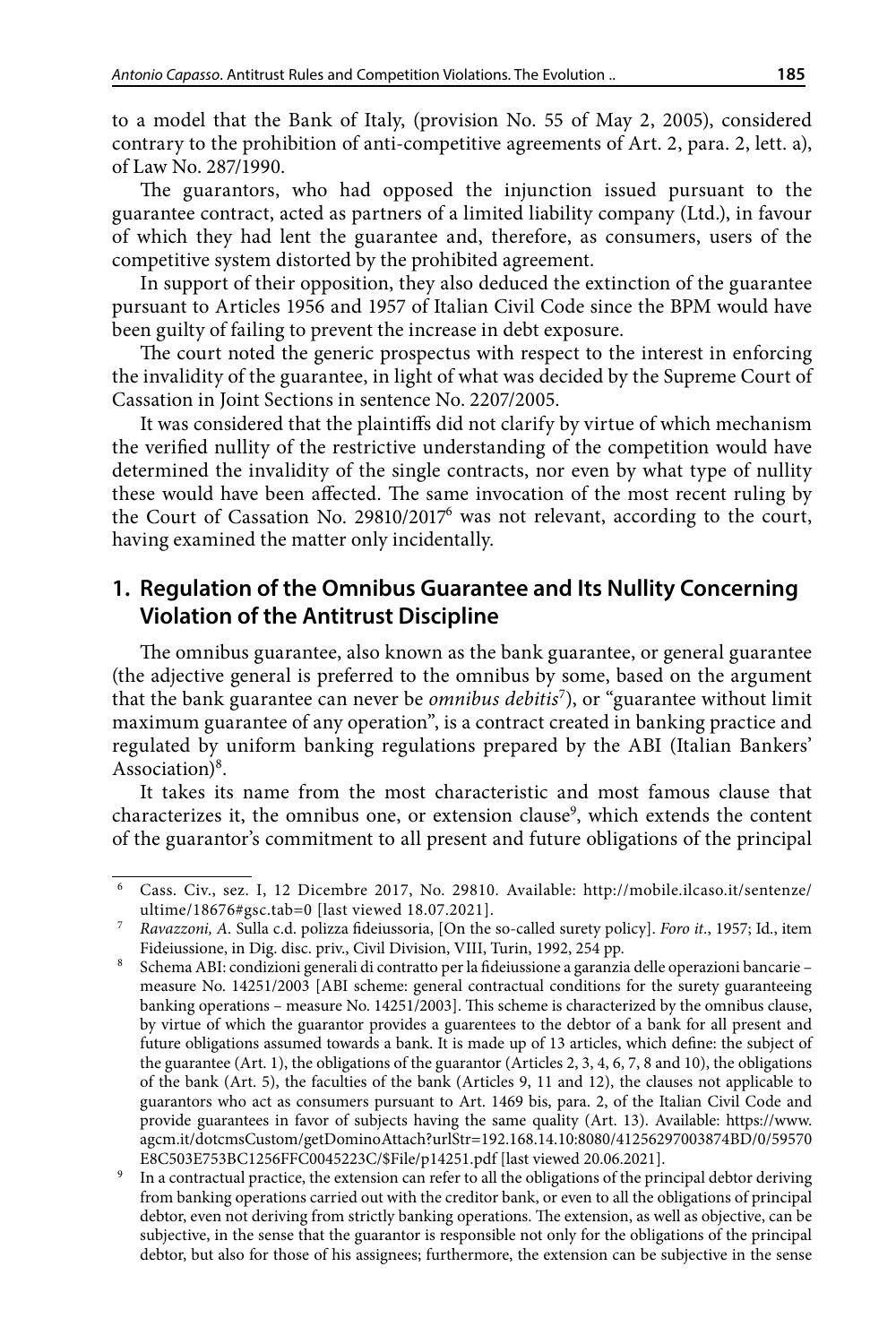debtor towards the bank, in the past without indication of maximum value, and without time limits. The omnibus clause can therefore have greater or lesser amplitude, depending on whether or not the maximum value of the guarantor's commitment is indicated, and the expiry date of its bond; depending on whether or not its commitment refers only to the obligations of the principal debtor arising from banking transactions, and whether the type of banking operations giving rise to obligations is specified or not. In the most recent practice, a number of guarantee models have been introduced, containing a different extension of the guarantor's commitment. The most significant change is that an omnibus bank guarantee form was introduced with an indication of the maximum amount for which the guarantee is given.

The Bank of Italy with the provision No. 55 of 2 May 2005<sup>10</sup>, had considered the guarantees, stipulated in accordance with the contract draft prepared by the ABI in  $2003<sup>11</sup>$ , in contrast with the prohibition of competitive agreements pursuant to Art. 2, co. 2, lett. a), of Law No. 287/1990, with the consequent nullity of the same<sup>12</sup>.

Recently, courts have finally opened a front of particular interest with regard to the judgment of validity of the omnibus guarantee contracts stipulated in compliance with the 2003 ABI model. The problem arose of the fate of the guaranteeagreements reproducing the model deemed anti-competitive stipulated before the provision of the Bank of Italy<sup>13</sup>. The story originates from the provision of

of the transmission of the guarantor's obligation to his heirs and assignees, jointly and severally, in derogation of the civil law principle, which excludes solidarity between the debtor's coheirs.

<sup>&</sup>lt;sup>10</sup> Bank of Italy, measure No. 55 del 2 maggio 2005. ABI - Condizioni generali di contratto per la Fideiussione a garanzia delle operazioni bancarie [ABI – General contractual conditions for the surety guaranteeing banking operations]. Available: [https://www.bancaditalia.it/compiti/vigilanza/](https://www.bancaditalia.it/compiti/vigilanza/avvisi-pub/tutela-concorrenza/provvedimenti/prov_55.pdf) [avvisi-pub/tutela-concorrenza/provvedimenti/prov\\_55.pdf](https://www.bancaditalia.it/compiti/vigilanza/avvisi-pub/tutela-concorrenza/provvedimenti/prov_55.pdf) [last viewed 13.06.2021].

<sup>&</sup>lt;sup>11</sup> On the point see *Sparano E.*, <sup>"</sup>Diritto della banca e del mercato finanziario" [Bank and financial market law] Vol. XV, No. 4, 2001.

<sup>&</sup>lt;sup>12</sup> Treviso Court Section III, judgement No. 1632/2018, which addresses the problem of the clauses referred to in Articles 2, 6 and 8 of the standard guarantee scheme, drawn up by ABI in October 2002. These are the articles relating to the so-called "reviviscence" clause, or the clause that requires the guarantor to hold the bank harmless from events subsequent to the fulfillment by virtue of which the bank found itself having to return the payment received (the most recurrent, the declaration of ineffectiveness of the payment pursuant to Art. 67 LF), of the clause derogating from Art. 1957 of the Italian Civil Code and the clause that extends the guarantee also to the obligations of restitution of the debtor deriving from the invalidity of the basic legale relationship. As part of a special enforcement proceeding promoted by the Bank of Italy pursuant to Art. 2 and 14 of Law No. 287/1990 and aimed at ascertaining whether the provisions of the aforementioned negotiation method could take on anti-competitive characteristics, the opinion of 22 August 2003 of the AGCM was acquired. The anti-competitive nature of the clauses was in particular identified in the attitude of the clauses in question, rather than guaranteeing access to credit (a function recognized and deemed to be adequately pursued also by the "first request" payment clause), to impose liability on the gurantor of the negative consequences deriving from non-compliance with the bank's due diligence obligations, or from the invalidity or ineffectiveness of the principal obligation and of the acts in settlement of the same. At the end of the administrative procedure, the Bank of Italy issued provision No. 55 of 2005, ascertaining that Articles 2, 6 and 8 of the contractual basis, prepared by the ABI for the bank operations guarantee (omnibus guarantee) contained provisions which, if applied uniformly, were in conflict with Art. 2, para. 2, letter a), of Law No. 287/90 and sending the ABI to disseminate new contractual basis to the banking system, as amended by the aforementioned provisions. Available: https://www.expartecreditoris.it/wp-content/uploads/2018/09/tb-treviso-dott.-cambi.pdf

<sup>&</sup>lt;sup>13</sup> Before being disclosed to associated banks, by letter received on 7 March 2003, the ABI communicated the contractual basis pursuant to Art. 13 of the Law No. 287/90, considering that it did not constitute a violation of the provisions of Art. 2 of the aforementioned law. In April and May 2003, the Bank of Italy invited the ABI to eliminate some provisions that were critical from a competitive point of view from the negotiation schedules. By letter received on 11 July 2003, the ABI sent a new version of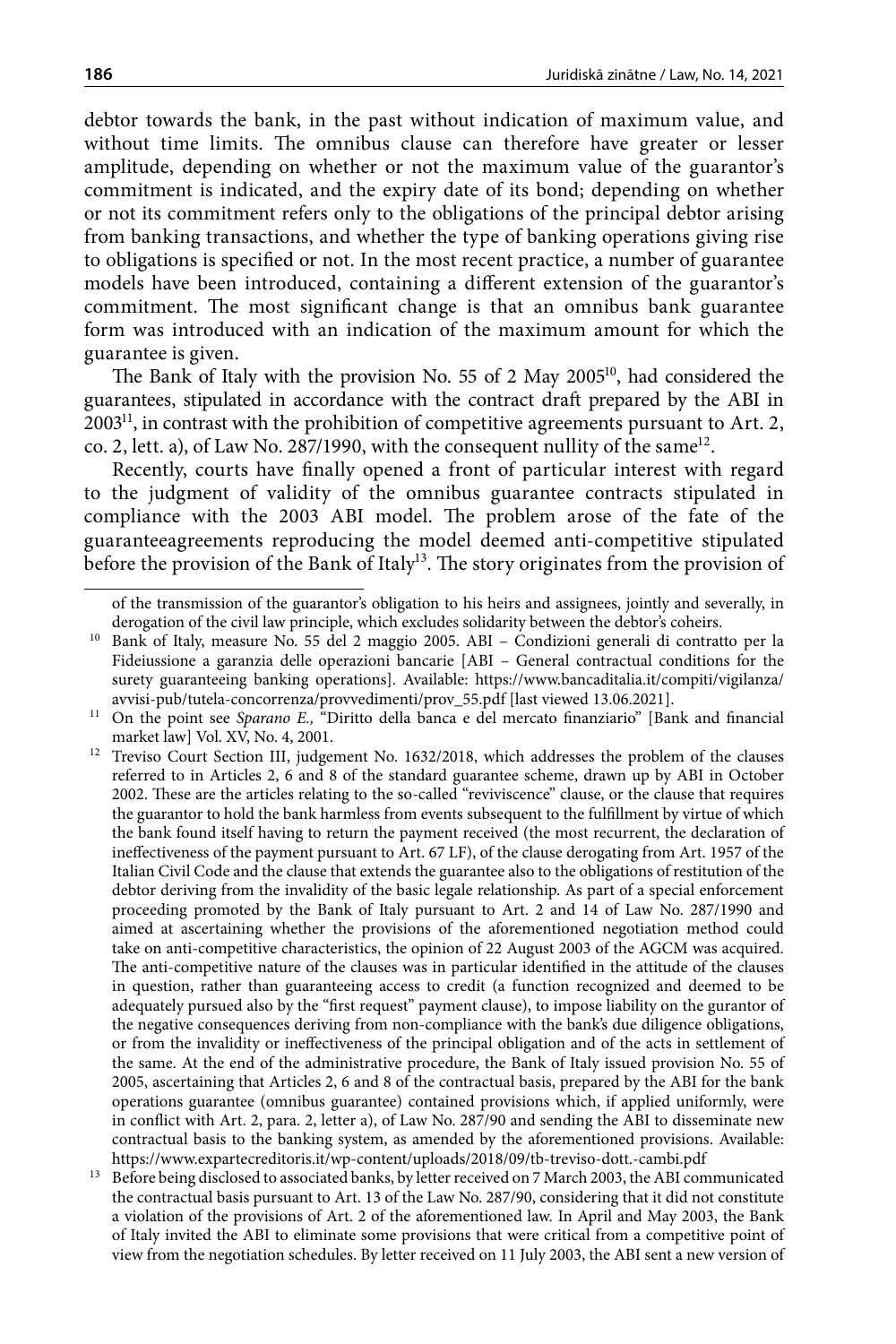the Bank of Italy No. 55 of 2 May 2005 made by the Supervisory Authority by virtue of its function as Authority for competition between credit institutions pursuant to Law No. 287 of 1990, Articles 14 and  $20^{14}$ , (in force until the transfer of powers to the AGCM, with the Law No. 262 of 200515, starting from 12 January 2016), concerning the possible contrast of the omnibus guarantee scheme prepared by the ABI with Art. 2 of Law No. 287 of 1990.

The Bank of Italy's preliminary investigation focused on the clauses of the ABI Scheme "which could have anti-competitive effects after a general adoption by the banks, lacking a balanced reconciliation of the interests of the parties". Specifically, the Authority had focused on the provisions that placed on the guarantor obligations not provided for by the regulatory system of the surety, as an exception to the regulation itself. The Bank of Italy had considered the aforementioned clauses relevant since, being included in the ABI Scheme, could have a diffusion that could lead to a standardization of the offer on the national territory, excluding the aforementioned "reconciliation of the interests of the parties".

### **2. The Prohibition of Restrictive Agreements**

Competition laws carry many prohibitions, but not as many remedies. They govern the interventions of the authorities (or public enforcement). But only in two cases do they indicate the consequences of the violation of antitrust rules in relations between private individuals (or private enforcement): the nullity of agreements and the nullity of the acts of concentration.

This is the case of the so-called "downstream contracts". Those contracts, abstractly legitimate – because otherwise nothing would stand in the way of concluding them in those terms – are instruments of a violation of the free market, as through them the companies participating in an agreement or holders of a dominant position implement in relations with third parties their anti-competitive purposes. Contracts whose 'vice' is therefore a reflection of something upstream.

Given the reflex character of the vice, a mention of the warnings present in the law regarding precise definition of upstream is preliminary to the discourse. The first case, expressly regulated, is that of agreements.

the contractual basis. In order to ascertain whether the notified contractual scheme could constitute an anticompetitive restricting agreement, the Bank of Italy – also considering the guidelines of the *Autorità garante della concorrenza e del mercato*, expressed in the opinion of 22 August 2003 – opened on 8 November 2003 the measure of inquiry by Articles 2 and 14 of the law No. 287/90. 6. On 1 September 2004 a request for information was sent to some banks, aimed at ascertaining whether the contractual clauses used by them for the omnibus guarantee differed from those contained in the scheme prepared by the ABI. The replies from the banks were received during the same month. On 1 September 2004, the ABI sent a statement of defense to the Institute, followed on 20 September by a request for extension of the procedure, motivated in relation to the need to carry out further information on the legal status of the omnibus guarantee and on the role of it in banking practice; a second defense was sent by the ABI on 28 December 2004. On 9 March 2005 the ABI had access to

the procedural file. On 25 March 2005, the final statement of the ABI was received. 14 Law No. 287 of 1990, Articles 14 and 20. Available: [https://www.agcm.it/chi-siamo/normativa/](https://www.agcm.it/chi-siamo/normativa/legge-10-ottobre-1990-n-287-norme-per-la-tutela-della-concorrenza-e-del-mercato) [legge-10-ottobre-1990-n-287-norme-per-la-tutela-della-concorrenza-e-del-mercato](https://www.agcm.it/chi-siamo/normativa/legge-10-ottobre-1990-n-287-norme-per-la-tutela-della-concorrenza-e-del-mercato) [last viewed 20.08.2021].

<sup>15</sup> Legge 28 dicembre 2005, No. 262 "Disposizioni per la tutela del risparmio e la disciplina dei mercati finanziari" [Provisions for the protection of savings and discipline financial markets]. *Gazzetta Ufficiale* No. 301 del 28 dicembre 2005, Supplemento ordinario No. 208. Available: [https://](https://www.gazzettaufficiale.it/eli/gu/2005/12/28/301/so/208/sg/pdf) [www.gazzettaufficiale.it/eli/gu/2005/12/28/301/so/208/sg/pdf](https://www.gazzettaufficiale.it/eli/gu/2005/12/28/301/so/208/sg/pdf) [last viewed 12.08.2021].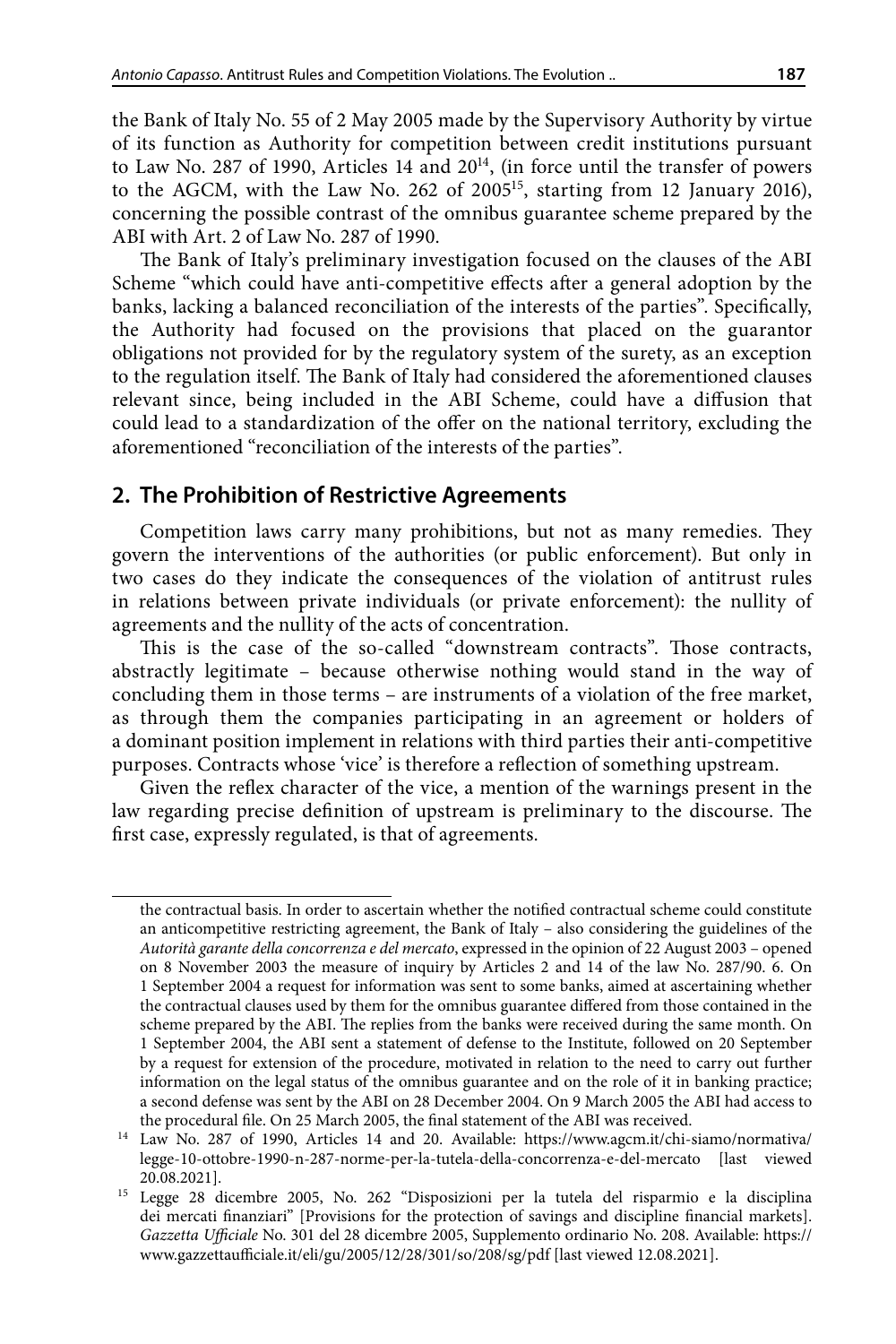Such are the agreements, or the concerted practices, or the resolutions of bodies that group companies, which have the object or effect of "preventing, restricting or distorting the game of competition". Such object or effect is prohibited, and these cartel agreements or practices are therefore illegal. Textual consequence of the prohibition is the "nullity" of the agreement. Invalidity ill referable to those understandings that are mere "practices", and not agreements or resolutions, but which in any case express the prohibition of the distortion of competition, whether or not the way to perpetrate it is negotiated. The agreements that the use defines as exploitation, but also those of sharing, as an alternative to those of exclusion, achieve their anti-competitive purpose through the stipulation with third parties of contracts of instrumental content to the agreement. The ruling declaring the agreement null and void removes its legal effects – the constraint on the autonomy of the participants – but does not in itself remove its material or economic effects, such as contracts concluded with third parties in implementation of the agreement.

With respect to which a different and autonomous judicial request is required.

The second case is the abuse of a dominant position, no matter how acquired. This abuse is also prohibited and therefore illegal. The abuse is also mainly perpetrated through the stipulation with third parties of instrumental content contracts. That being an expression of it – because they are direct exercise of the dominant position and precisely tools for the concrete restriction of competition, and therefore "abuses" – are also affected by the prohibition.

On closer inspection, the first case approaches the second: the agreement would not be able to be significantly restrictive and then prohibited if the companies participating in the cartel did not acquire, by understanding each other, a position of power in the market that would allow them to impose own conditions to third parties. And imposing them, restricting competition, is an exercise – obviously abusive as it is precisely restrictive – of the position constituted by the cartel, therefore included in the prohibition<sup>16</sup>.

EU17 and national legislation provide a general definition of prohibited agreements and a list of the operations considered to be included in the prohibition. Both legislators do not limit themselves to prohibiting formal contractual agreements but also refer to concerted practices and therefore to those behaviors knowingly common to several companies and to decisions and resolutions of business associations and others like these<sup>18</sup>.

<sup>16</sup> *Gentili*, *A.* La nullità dei "contratti a valle" come pratica concordata anticoncorrenziale (Il caso delle fideiussioni ABI), [The nullity of "downstream contracts" as an anti-competitive concerted practice (The case of ABI sureties)], Giustizia Civile, fasc.4, 1 aprile 2019, p. 675.

 $^{17} \;$  Art. 81, para. 1 of the EC Treaty, prohibits all agreements between undertakings and concerted practices "which may affect trade between Member States and which have the object or effect of preventing, restricting or distorting internal competition. of the common market". An "understanding" is defined as an agreement between companies aimed at limiting or eliminating competition between competing companies, in order to increase prices and profits without producing objective compensatory advantages.

Also the Art. 81.1 prohibits not only agreements by which competing companies in the same market limit their competition with each other (horizontal agreements, such as common agreements for the fixing of prices, sharing of markets, limitation of production, etc.) but also those cd vertical, through which companies that are at different stages of the production or distribution of a product restrict competition between one of them and third parties (for example exclusive procurement, exclusive distribution, selective distribution, price resale, twinning, franchising, etc.).

<sup>&</sup>lt;sup>18</sup> *Buonocore, V. L'impresa, in Trattato di diritto commerciale* [The company, in the Commercial Law Treaty]. Torino, 2002.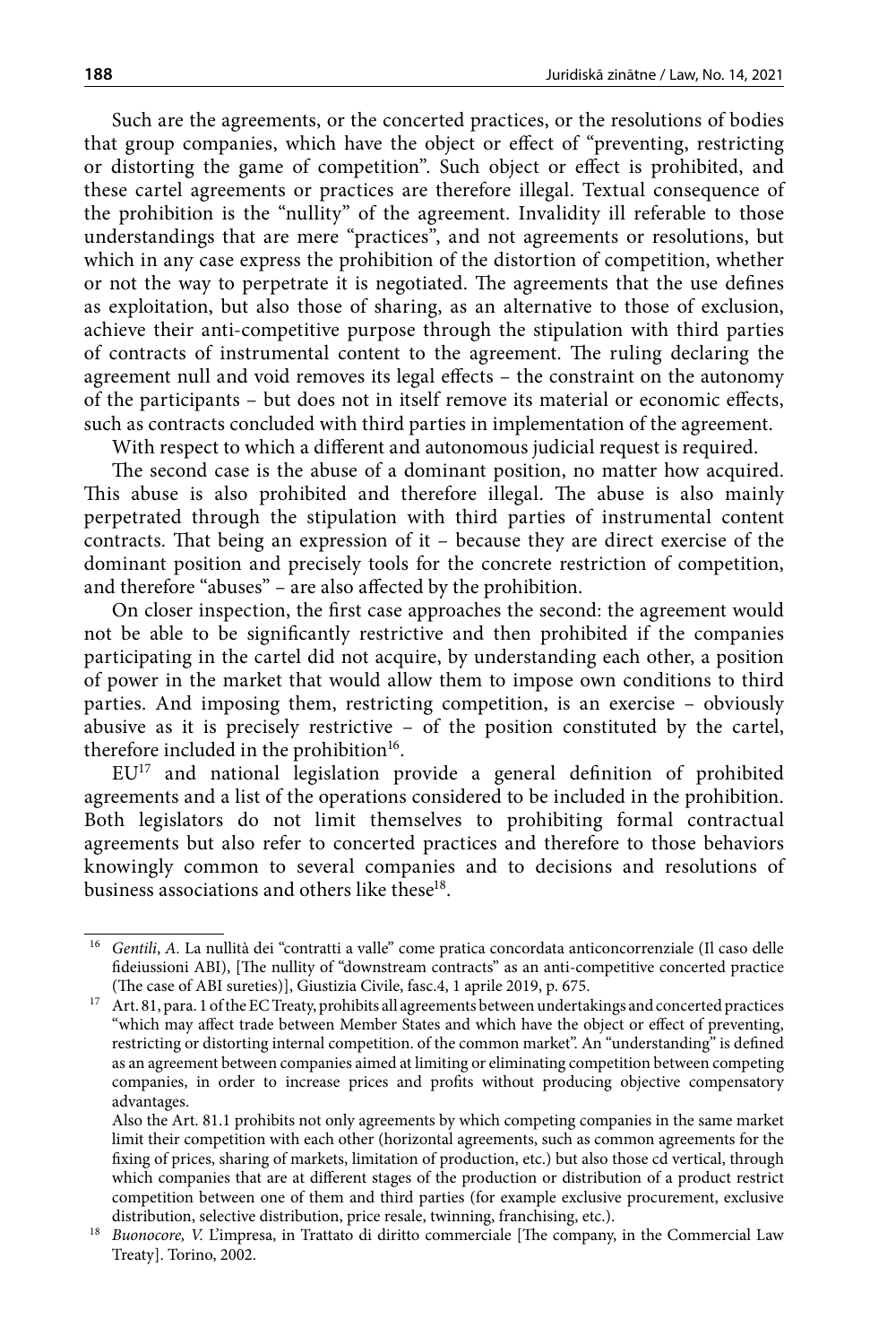Both disciplines require that the restrictive agreements of competition are prohibited but provide for the possibility of derogations or exemptions if the agreement is justified in the perspective of economic progress and goes in favor of consumers. However, the operation of these exceptions is different in the two systems. For the Italian legislator the restrictive agreements are considered in themselves prohibited, unless they are authorized by the Authority for competition and the market<sup>19</sup>, while the European legislator provides for the system of the legal exception, that is the rule for which the restrictive agreements that comply with the criteria set for the derogation are in themselves lawful regardless of a prior decision to do so (except for the existence of the burden of proof on the company with regard to the existence of such conditions).

In both jurisdictions the violation of the prohibition results in the invalidity of the agreements even if this type of sanction can be ineffective because of the agreements, even if invalid, can be voluntarily performed by the parties or may be de facto behavior such as the concerted practices, for which the sanction of invalidity is not significant<sup>20</sup>. Therefore, the European regulation provides that the Commission can impose fines or periodic penalty payments on the companies and the Italian legislation provides for the authority to apply administrative sanctions calculated on the turnover of the companies involved.

The concerted practices, which refer to the conscious parallelism<sup>21</sup> of companies that standardize their behavior on the market, are particularly important; however, there is a tendency to point out that such conduct, in order to integrate an agreement, must be accompanied by factual elements that "qualify" it as the result of an informed choice of companies (for example, evidence of information exchanges $^{22}$ ).

Both the Italian and the Community standard contain a list of examples, not mandatory, of agreements considered anti-competitive. The "black list" includes both horizontal agreements, that is among companies that operate at the same

<sup>&</sup>lt;sup>19</sup> *Calamia, A. M. La nuova disciplina della concorrenza nel diritto comunitario* [The new competition rules in Community law]. Milano, Giuffrè, 2004.

<sup>20</sup> *Risso, F.* Le intese anticoncorrenziali: prova, sanzioni e autorizzazioni in deroga [Anti-competitive agreements: evidence, sanctions and authorizations in derogation]. Foro Amministrativo: Consiglio di Stato, 2008.

<sup>&</sup>lt;sup>21</sup> Antitrust Authority, 11/06/2013, No. 24405 according to whom some pipelines built in the sector of liner shipping to and from Sardinia which resulted in a significant increase in ticket prices are the result of an understanding, in the form of a concerted practice, which finds no alternative justification except in the concertation between the shipping companies that ferried on the same routes during the summer season 2011 with the effect of causing an alteration of the competitive process in the passenger transport market on the Civitavecchia-Olbia, Genoa-Olbia and Genoa-Porto Torres routes. Antitrust Authority, 23/04/2013, No. 24327: in the legal assistance professional service market, some evaluation practices, resolutions and regulations, adopted by many Bar Councils regarding enrollment in the special section of the Community lawyers established therein (in this case, Chieti, Rome, Milan, Latina, Civitavecchia, Tivoli, Velletri, Tempio Pausania, Modena, Matera, Taranto and Sassari), have entered into anticompetitive restrictive agreements by imposing, for example in different ways, significantly onerous conditions held by professionals interested in the recognition in Italy of the title of lawyer obtained abroad, whose registration is subject to the passing of the mandatory "test" by the applicants, with the effect of discouraging Community lawyers from establishing and exercising their professional activity in Italy.

<sup>&</sup>lt;sup>22</sup> *Guglielmetti, G. Le* nozioni di impresa e di intesa [The notions of business and understanding]. In: *Ghidini, G., Libonati, B., Marchetti, P.* (eds.), Concorrenza e mercato. Rassegna degli orientamenti dell'Autorità Garante, [Competition and the market. Review of the guidelines of the Guarantor Authority], Milano, 1995, 19.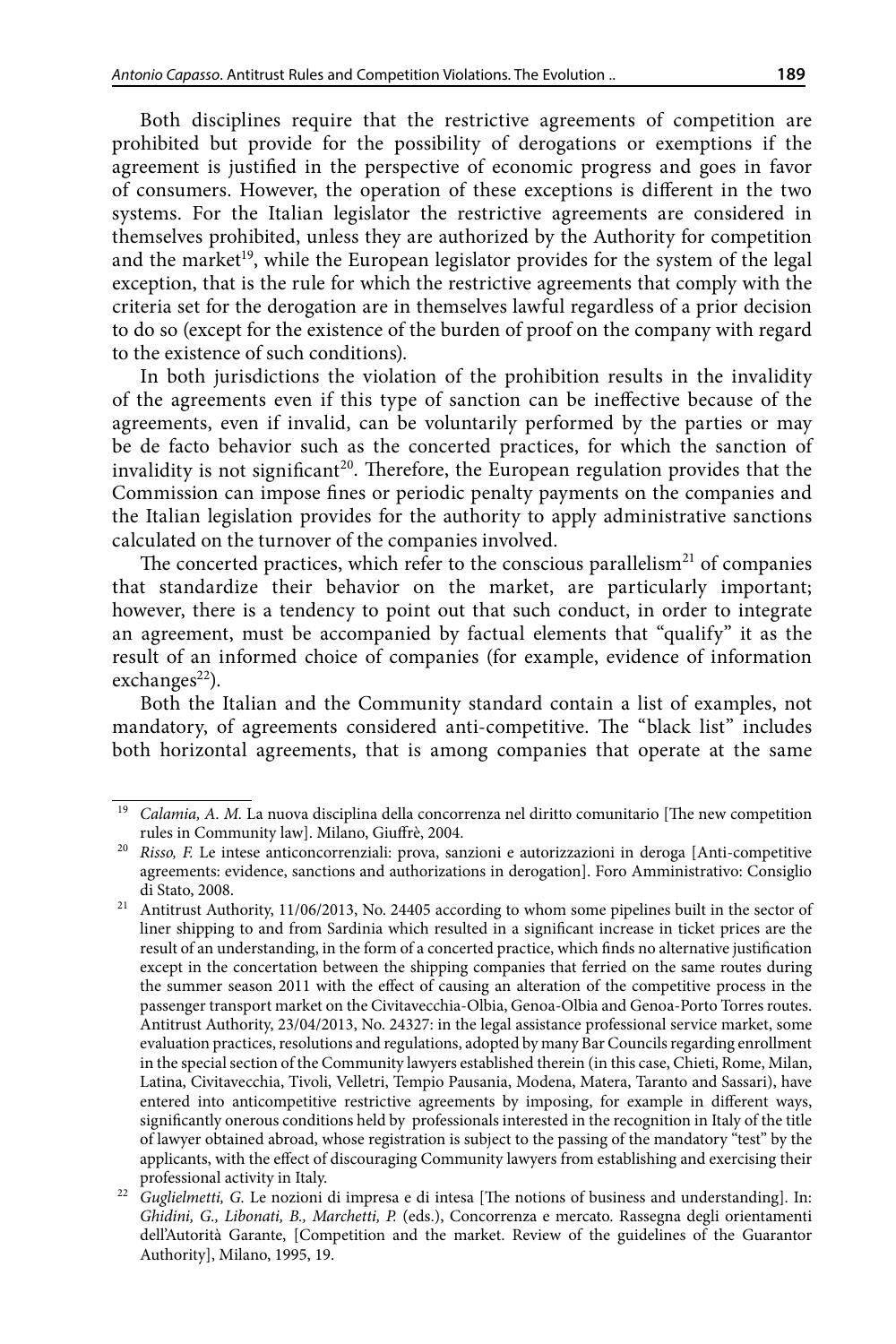economic level, and vertical agreements, for example those between manufacturer and retailer.

The typical hypotheses concern:

- agreements on purchase prices, sales prices or contractual conditions;
- agreements that limit market access;
- market sharing agreements;
- agreements that violate equal treatment;
- agreements imposing additional services not linked to the subject of the contract.

The agreements are not prohibited in general, but only when they consistently prevent, restrict or falsify the game of competition within the national (or Community) market or one of its "relevant parts"23. This the concept of a relevant market appears, which takes the form of a general parameter in light of which to assess the existence of an effective injury to competition.

# **3. The Consumer Compensation in the Light of Sentence No. 2207/2005 of the Joint Sessions of the Supreme Court and Its Jurisprudential Evolution**

The main junction of the Verona Court Ordinance is the reference to the wellknown sentence of the Supreme Court in Joint Sections No. 2207/2005, concerning the legitimization of the request for compensation of the damages of the consumer who remained extraneous to the anti-competitive agreement, and who has stipulated a contract constituting the consequence of the latter.

According to the Judges of Piazza Cavour, the "Antitrust" Law No. 287/1990 provides rules to protect the freedom of competition having as recipients not only the entrepreneurs, but also the other subjects of the market, or anyone who has an interest, processually relevant, to the preservation of its competitive character to the point of being able to allege a specific consequent prejudice caused by the prohibited agreement. Taking this into account, on the one hand, that, as a result of an agreement restricting the freedom of competition, the consumer, the final purchaser of the product, sees his right to an effective choice between competing products impaired, and, on the other hand, that the consequent contract<sup>24</sup> constitutes the consequence of the prohibited agreement, which is essential for achieving and implementing its effects.

Therefore, since the violation of interests recognized as relevant by the legal system integrates, at least potentially, the un fair damage  $ex$  Art. 2043  $cc^{25}$ , the final

<sup>23</sup> In the judgement of June 4, 2009, case No. C-8/08, T-Mobile Netherlands, the Supreme Court of UE, addressed the issue concerning the necessary number of contacts to talk about the agreement, concluding that "the number among the concerned operators is not so much relevant, as the fact of ascertaining whether the contact, or the contacts that have taken place, have allowed them to take into account the information exchanged with competitors to determine their behavior on the market and to knowingly replace practical cooperation between them for the risks of competition". Within the same, it is also affirmed the principle according to which even the single contact, if regarded as causing damage, can be considered as an agreement.

<sup>24</sup> *Longobucco, F.* Violazione di norme antitrust e disciplina dei rimedi nella contrattazione "a valle", [Violation of antitrust rules and discipline of remedies in "downstream" bargaining], Edizioni Scientifiche Italiane, 2009.

<sup>25</sup> Art. 2043 Civil Code: Compensation for unlawful acts. "Any intentional or negligent act, which causes unjust damage to others, obliges the person who committed the act to compensate the damage". Civil code, Book 4, "Of the obligations", ix "Of illicit facts".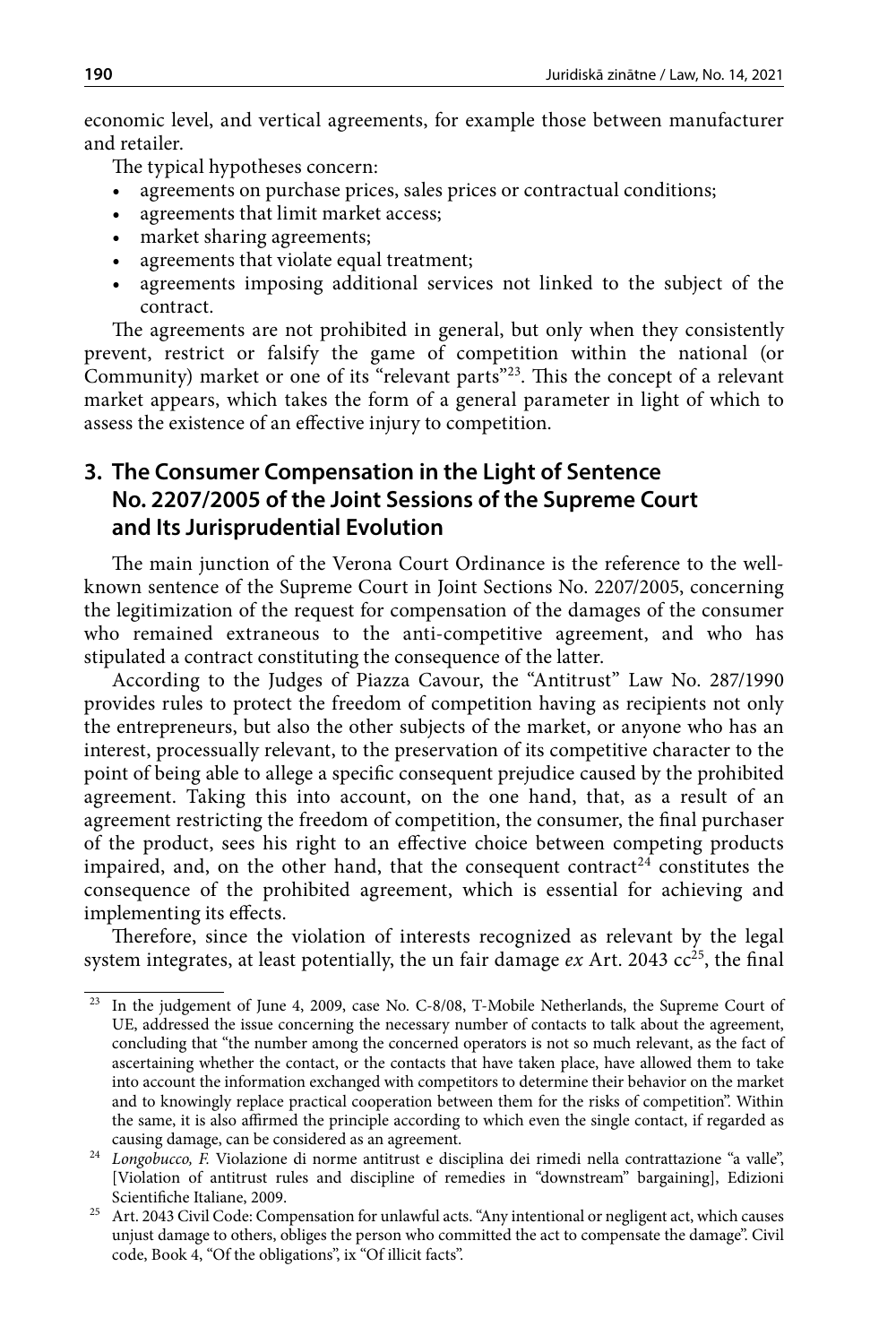consumer, who suffers damage from a contract that does not admit alternatives due to the collusion, has at his disposal, even if he is not part of a competitive relationship with the entrepreneurs who are the authors of the collusion, the action of ascertaining the invalidity of the agreement and compensation for damage pursuant to Art. 33 of the Law No. 287 of 1990<sup>26</sup>, action whose knowledge is referred to by the latter rule to the jurisdiction of the competent Court for the territory where the specialized section is established (referred to in Art. 1 of Legislative Decree of 26 June 2003, No.  $168^{27}$ , and subsequent modifications<sup>28</sup>).

In this ruling, the Joined Sessions of the Supreme Court, faced first and foremost, the problem of the nature and purpose of the law antitrust emphasizing as the same – to be read moreover which is the implementation of the Art. 41 of the Constitution<sup>29</sup> – its object was the protection of the competitive structure of the market.

Secondly, they dealt with the existence, for the consumer, of the right to act pursuant to Art. 33 of the Law No. 287 of 1990 ("[..]The action of the consumer tending to the elimination of the prejudicial consequences deriving from an agreement restricting competition pursuant to Art. 2, para. 2 of Law No. 287 of 1990, assuming the ascertainment of the nullity of the agreement itself, still implies the allegation of an illicit fact in the structure of which the psychological element of intent or guilt is inherent, so that, regardless of the formal denomination conferred, it must be qualified as a compensatory action and not a restitution, with the consequence that it becomes relevant to establish whether this action can be carried out pursuant to Art. 33, para. 2 of Law No. 287 of 1990 [..]").

With this innovative decision, the Joined Sessions distanced themselves from the previous Supreme Court sentence of December 9, 2002, No. 17475<sup>30</sup> - which

<sup>26</sup> Art. 33 of the Law No. 287 of 1990: "Jurisdiction": 1. Judicial protection before the administrative judge is governed by the administrative process code. 2. Actions for nullity and compensation for damage, as well as appeals aimed at obtaining urgent measures in relation to the violation of the provisions referred to in titles from I to IV are promoted before the competent court for the territory in which the section is established specialized referred to in Art. 1 of Legislative Decree 26 June 2003, No. 168, and subsequent amendments. Available: https://www.agcm.it/chi-siamo/normativa/ legge-10-ottobre-1990-n-287-norme-per-la-tutela-della-concorrenza-e-del-mercato

<sup>&</sup>lt;sup>27</sup> Art. 1 of Legislative Decree 26 June 2003, No. 168 "Establishment of specialized sections on business matters": "They are established in the courts and appellate courts of Bari, Bologna, Catania, Florence, Genoa, Milan, Naples, Palermo, Rome, Turin, Trieste and Venice sections specialized in the field of company, without additional charges for the state budget or increases in staffing resources". Available: https://www.normattiva.it/uri-res/N2Ls?urn:nir:stato:decreto.legislativo:2003;168

<sup>28</sup> In the present case, after the imposition by the Antitrust Authority of numerous insurance companies of a sanction for participating in an anticompetitive restricting agreement, the consumer had sued before the lay magistrate, its insurance company, requesting reimbursement of a part (20%) of the premium paid for a motor liability insurance policy, assuming that the amount of the premium had been abusively influenced by the participation of the insurance company in the prohibited agreement.

<sup>&</sup>lt;sup>29</sup> Art. 41 of Italian Constitution: "Private economic initiative is free. It cannot take place in conflict with social utility or in a way that could damage security, freedom, human dignity".

<sup>&</sup>lt;sup>30</sup> With sentence No. 17475 of 27 June / 9 December 2002, the Supreme Court of Cassation, with reference to the action brought against the Insurance Companies condemned by the Competition and Market Authority with provision No. 8546 of 28 July 2000 for illegitimate establishment of a cartel to the detriment of its customers, stated that the aforementioned request: a) must be qualified as an ordinary liability action subject to the ordinary criteria of jurisdiction provided for by the code of civil procedure (value and territory), and not those of the action pursuant to Art. 33, para. 2 of Law No. 287/90, which provide for the exclusive knowledge of the Court of Appeal in a single degree of merit; b) can be proposed to the individual Insurance Company, without the need to extend the same to other Insurance Companies condemned by the Guarantor Authority, but not to ISVAP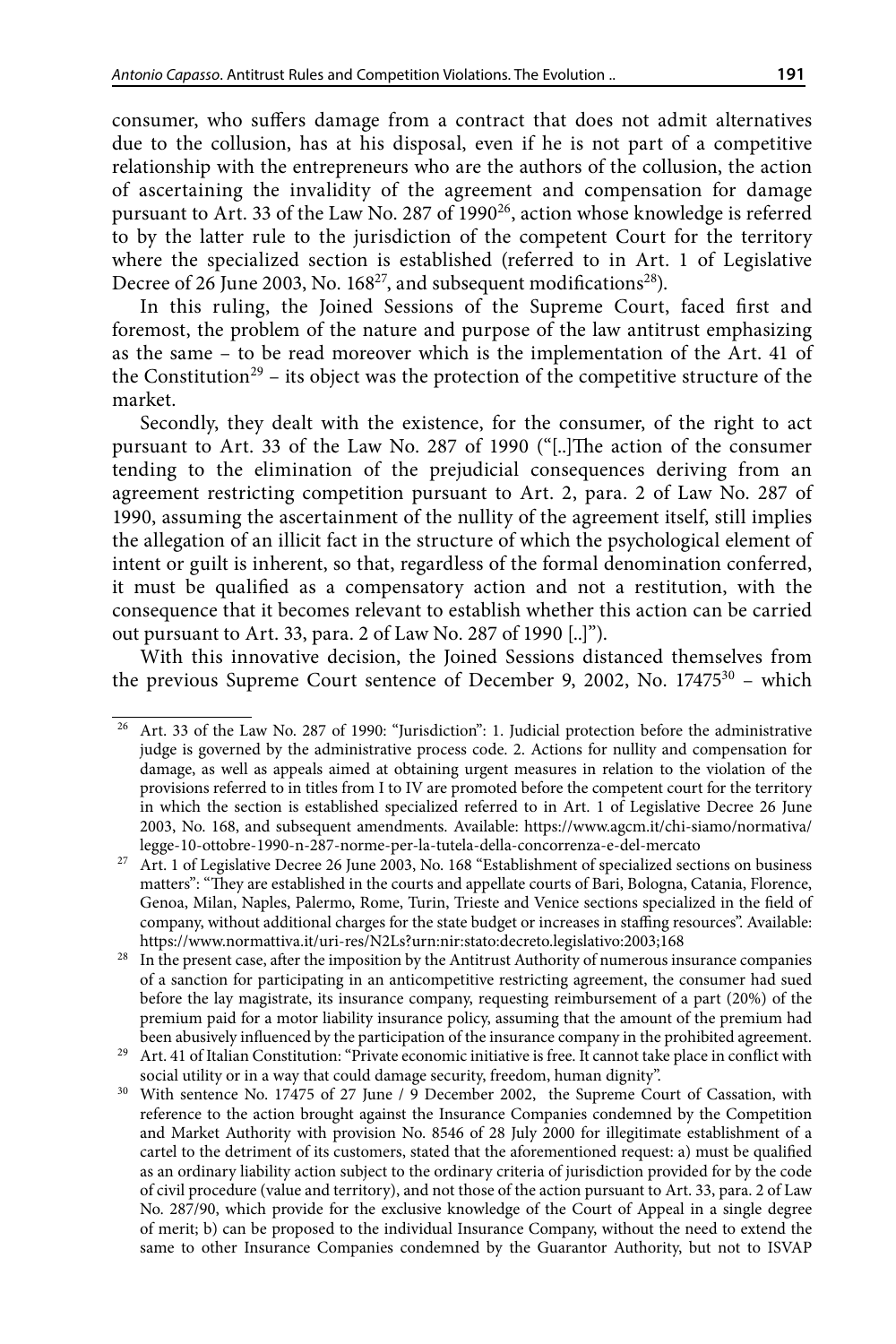had excluded the legitimization of the consumer to the aforementioned actions on the assumption that the antitrust law was intended essentially to regulate relations between entrepreneurs.

In the subsequent pronouncement of legitimacy on the subject (Cass. Civ., 28 October 2005, No. 21081)31, while reiterating the principle dictated by the Joined Sessions in matters of legitimacy to act, the real procedural difficulty in which the consumer who decides to take legal action pursuant to Art. 33, Law No. 287 of 1990 may incur, was examined. Beginning with the identification of the subjective element of the person committing the infraction, the quantification of the damage, the burden of proof<sup>32</sup>: problems that have not been fully addressed in the aforementioned decisions and remain an unknown factor which only the application practice will be able to  $\text{cope}^{33}$ . Thus, for example, on the burden of proof, in a more recent judgment of merit, it was stated that "the consumer who promotes the compensation action pursuant to Art. 33, Law No. 287/90, [..], cannot exempt from the burden of proving to have suffered an actual prejudice as a result of the anticompetitive act, in homage to the general principle sanctioned by the Art. 2697 of the Civil Code, according to which those who want to assert a right in court must prove the facts that constitute their basis"34.

In other decisions (eg Court of Cassation, 13 July 2005, No. 14176; Court of Cassation, 26 August 2005, No. 17398<sup>35</sup>), the Court expressed the clear opinion of maintaining the substantial system described, insisting on the burden of proof charged to the plaintiff who wants to prove his damage. Therefore, the need to produce the ascertainment of the anticompetitive agreement, from which the judge will be able with legal criteria to ascertain the existence of the element that guarantees the possibility of obtaining compensation for damage, that is the existence of the "causal link", not always easy to demonstrate.

The Supreme Court recently returned to the question (with sentence No. 29810 of 12.12.2017)36 and reiterating that "faced with an agreement restricting the freedom

<sup>(</sup>lacking passive legitimacy). Available: http://www.ordineavvocatifrosinone.it/sites/default/files/ uploaded/2003%20Sentenza%20n.%2017475%20del%2027-06-2002%20Cassazione.pdf [last viewed 03.08.2021].

<sup>31</sup> Cass. Civ., 28 October 2005, No. 21081. Available: [https://www.webgiuridico.it/sentenze2015/21081-2015.](https://www.webgiuridico.it/sentenze2015/21081-2015.htm) [htm](https://www.webgiuridico.it/sentenze2015/21081-2015.htm) [last viewed 03.08.2021].

<sup>&</sup>lt;sup>32</sup> It is true, however, that the combined chambers of 2006 had considered that: "Consumer's action aimed at eliminating the prejudicial consequences deriving from a competitive restricting agreement pursuant to Art. 2 para. 2 of Law No. 287 of 1990, presupposing the ascertainment of the nullity of the agreement itself, still implies the allegation of an illicit fact in the structure of which the psychological element of willfulness or guilt is inherent, so that, regardless of the denomination formal conferral, must be qualified as a compensation and non-restitution action".

<sup>33</sup> *Poncibò, C.* Profili di risarcibilità del danno per violazione della normativa antitrust [Damage compensation profiles for violation of antitrust legislation]. Giust. Civ., 2006.

<sup>34</sup> Naples Court of Appeal, Civil Decision. 19 October 2007. Available: [https://www.altalex.com/](https://www.altalex.com/documents/news/2008/09/24/concorrenza-e-risarcimento-sulla-legittimazione-ad-agire-del-consumatore) [documents/news/2008/09/24/concorrenza-e-risarcimento-sulla-legittimazione-ad-agire-del](https://www.altalex.com/documents/news/2008/09/24/concorrenza-e-risarcimento-sulla-legittimazione-ad-agire-del-consumatore)[consumatore](https://www.altalex.com/documents/news/2008/09/24/concorrenza-e-risarcimento-sulla-legittimazione-ad-agire-del-consumatore) [last viewed 04.08.2021].

<sup>35</sup> Court of Cassation, 13 July 2005, No. 14176. Available: https://renatodisa.com/corte-di-cassazionesezione-vi-ordinanza-8-luglio-2015-n-14176-la-presunzione-di-distribuzione-ai-soci-degli-utilinon-contabilizzati-puo-operare-a-condizione-che-la-ristrettissima-base-sociale-o/ [last viewed 05.08.2021]; Court of Cassation, 26 August 26 2005, No. 17398. Available: [https://www.altalex.com/](https://www.altalex.com/documents/news/2006/09/15/le-azioni-individuali-dei-consumatori-nel-diritto-antitrust-italiano) [documents/news/2006/09/15/le-azioni-individuali-dei-consumatori-nel-diritto-antitrust-italiano](https://www.altalex.com/documents/news/2006/09/15/le-azioni-individuali-dei-consumatori-nel-diritto-antitrust-italiano) [last viewed 05.08.2021].

<sup>&</sup>lt;sup>36</sup> Court of Cassation sentence No. 29810 of 12.12.2017, according to which "They are not excluded from the verification of nullity pursuant to Art. 2, co. 3, Law 287/1990, contracts that constitute "downstream" application of an anti-competitive agreement prohibited by Art. 2 Law 287/1990 for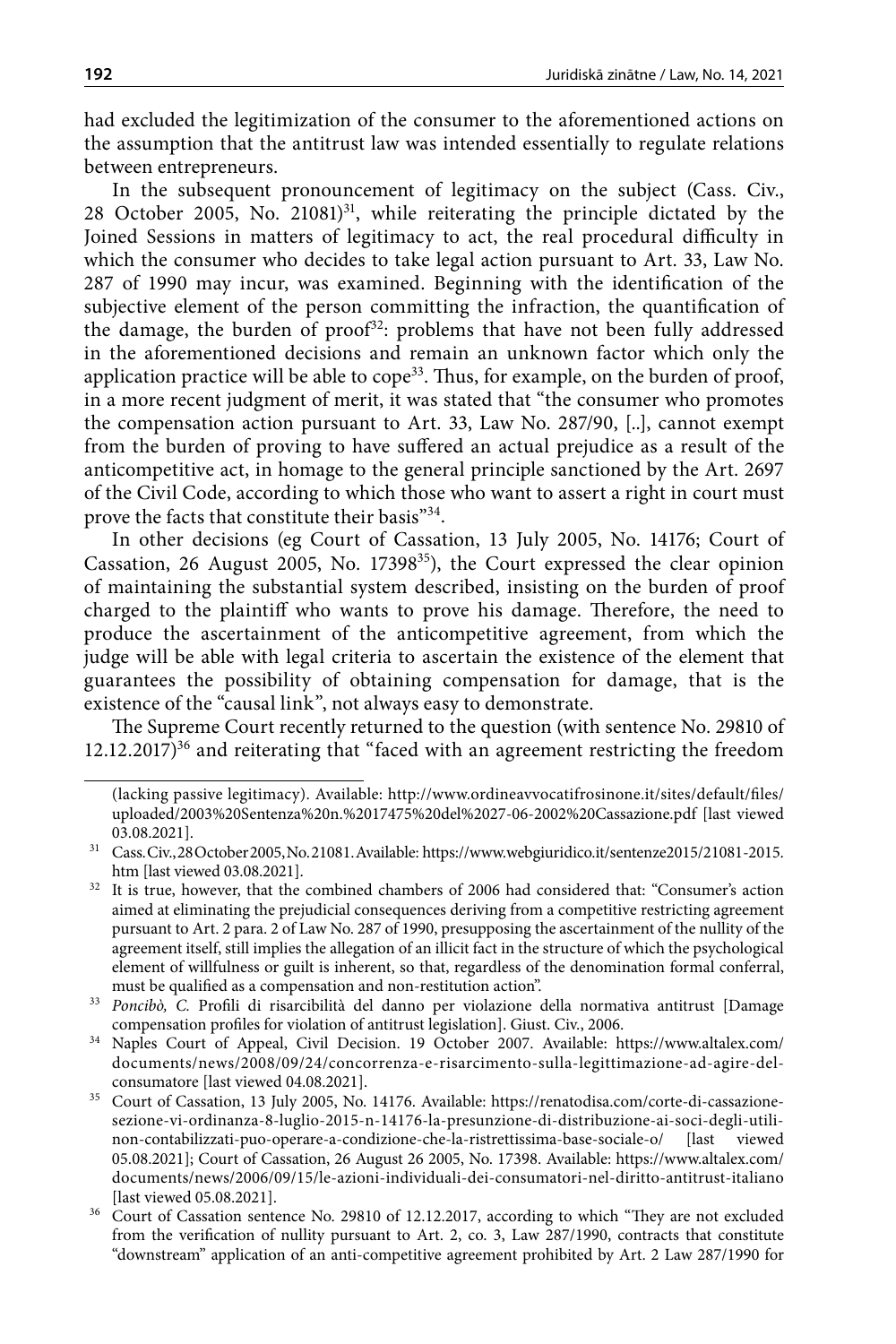of competition, the consumer, the final purchaser of the product offered by the market, sees debased (if not trampled on) its right to an effective choice between competing products and, on the other, that the subsequent contract constitutes the consequence of the prohibited agreement, essential to achieving and implementing its effects", established that between the subsequent contracts $37$  or shops of the illegal agreements (previously concluded), also include the contracts stipulated before the ascertainment of the agreement by the Authority, provided that the agreement is prior to the disputed store, concerning the regulation of anticompetitive acts all the subsequent events that create distortive effects on competition.

The question of law addressed in this ruling (very similar to that of the Court of Verona in question), concerns a subsequent contract (in this case, a guarantee agreement that accesses a bank account contract), and in particular its nullity for violation of Art. 2 of the Law No. 287 of 1990<sup>38</sup>, by virtue of the same provision of the Bank of Italy, which occurred upon stipulation of the guarantee agreement<sup>39</sup>. In particular, according to the Supreme Court the nullity of which is discussed and which would be affected the guarantee agreement derives from the violation of the mandatory rule, pursuant to Art. 1418, para. 1<sup>40</sup>, of the Italian Civil Code and, in particular, of the regulation deemed to be of an economic public nature contained in Art. 2, para. 2, lett. a) of the Law No. 287 of 1990.

- c) share markets or sources of supply;
- d) apply, in commercial relations with other contracting parties, objectively different conditions for equivalent services, so as to determine unjustified competitive disadvantages for them;
- e) make the conclusion of contracts subject to the acceptance by the other contracting parties of supplementary services which, by their nature or according to commercial usage, have no relationship with the object of the contracts themselves. Available: https://www.agcm.it/chi-siamo/ normativa/legge-10-ottobre-1990-n-287-norme-per-la-tutela-della-concorrenza-e-del-mercato.

- <sup>39</sup> *Belli, C.* Contratto a "valle" in violazione di intese vietate dalla Legge Antitrust [Downstream contract in violation of agreements prohibited by the Antitrust Law]. *GiustiziaCivile.com,* 25 maggio 2018. See also *D'Orsi, S.* Nullità dell'intesa e contratto "a valle" nel diritto antitrust [Nullity of the understanding and "downstream" contract in antitrust law]. *Giurisprudenza Commerciale,* fasc. 3, 2019, p. 575.
- <sup>40</sup> Art. 1418, para. 1 of Civil Code "Causes of nullity of the contract". 1*.*The contract is void when it is contrary to mandatory rules, except that the law provides otherwise. 2.The lack of one of the requirements produces nullity of the contract indicated by Art. 1325, the unlawfulness of the cause, the unlawfulness of thevreasons in the case indicated by Art. 1345 and the lack in the object of the requirements established by Art. 1346. 3. The contract is also null and void in the other cases established by the law.

the sole fact of having been stipulated prior to the recognition of the unlawfulness of the agreement by the Guarantor Authority".

<sup>&</sup>lt;sup>37</sup> With regard to the protection of competition, the concept of negotiation link is also widespread in other European legal systems. In Germany, there is talk of instrumental acts of the anti-competitive agreement (*Ausführungsvertrage*) when these are put in place according to a model of "external competition" to anti-competitive behavior. Following the recognition of the recourse of the negotiating link, the principle of simul stabunt simul cadent will be applicable, according to which, following the declaration of invalidity of the agreement, the same fate will also be reserved for contracts stipulated in execution of this.

<sup>38</sup> Art. 2 of the Law No. 287 of 1990, "Agreements restricting the freedom of competition". 1. Agreements and/or concerted practices between companies as well as resolutions, even if adopted pursuant to statutory or regulatory provisions, of consortia, business associations and other similar bodies are considered to be understood. 2. Agreements between companies which have the object or effect of preventing, restricting or significantly distorting competition within the national market or in a significant part of it are prohibited, including through activities consisting in:

a) directly or indirectly fix the purchase or sale prices or other contractual conditions;

b) prevent or limit production, market outlets or accesses, investments, technical development or technological progress;

<sup>3.</sup> Prohibited agreements are void for all purposes.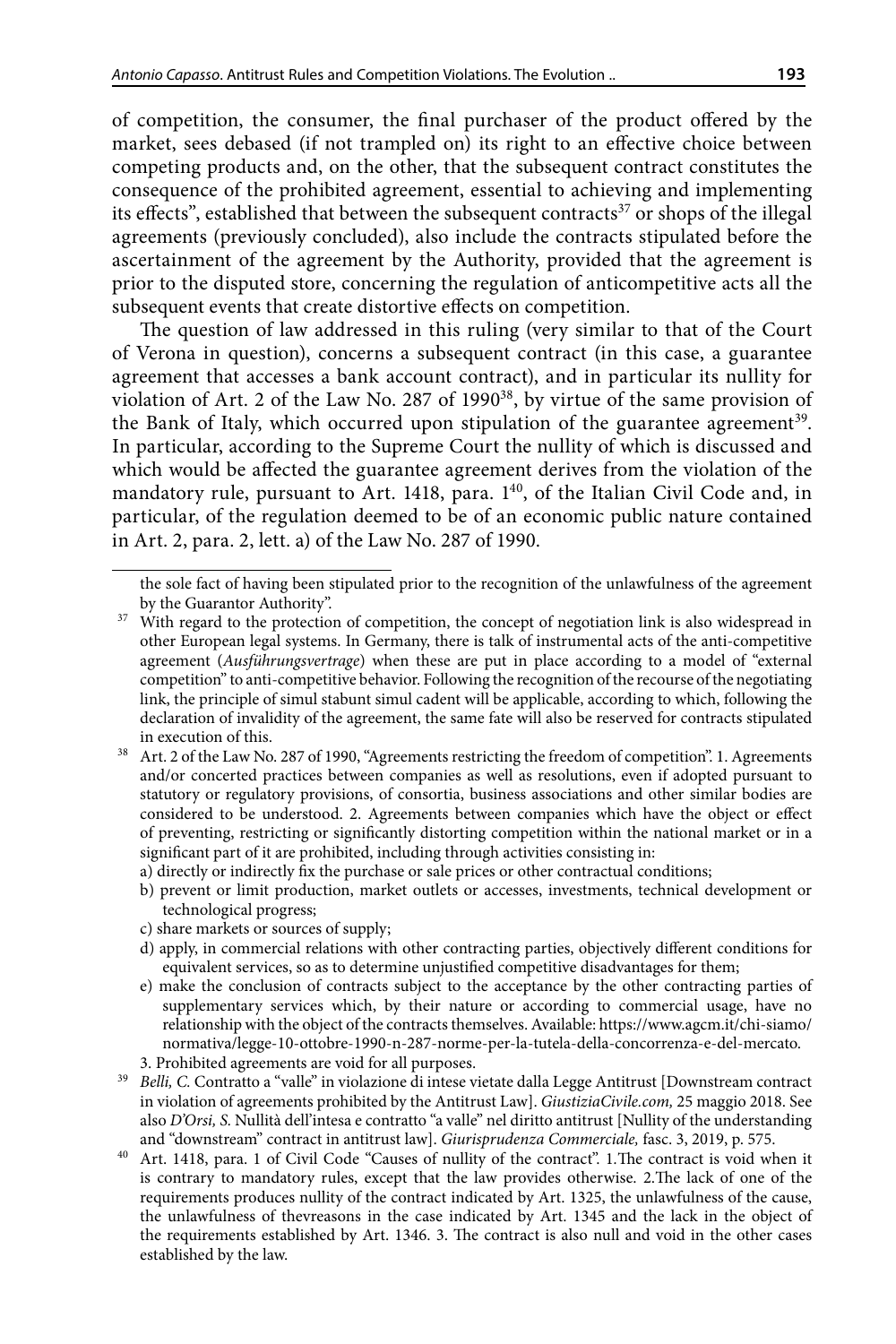As stated above, the order of the Verona court also ruled on the invalidity of the guarantee issued by the opponents as members of the beneficiary company; however the Verona judge overrode their application, since even if consumers, they would not have deduced anything on the point, failing to the indications of the Joined Sessions of 2005 according to which "it is not enough that the consumer attaches the nullity of the agreement, but it is also necessary that specifies the consequence that this failure has produced on its right to an effective choice between a plurality of competing products".

The nullity of the agreement would not be comparable for the peaceful opinion of most of the doctrine<sup>41</sup> to the "nullity of protection" of the consumer, wanting here the legislator to immediately protect the general interest in the freedom of competition set forth in Art. 41 of the Constitution and the relevant Community principles.

So, just the Art 2 co. 2 lett. a) of the Law No. 287/1990, moving in a clear "procompetitive" perspective, would be in fact violated every time the subsequent contract stipulates, for banking practice, the uniform application by the banks of clauses that involve a clear increase in the positions of the guarantors by virtue of an agreement, previously stipulatedbetween the banks themselves and prohibited pursuant to the aforementioned law.

### **Summary**

This study reaches the following conclusions:

- 1. According to sentence No. 2207/2005 of the United Sections of the Supreme Court, the "Antitrust" Law of 1990 concerns not only entrepreneurs, but also all the other market players, who have a procedurally relevant interest in its competitiveness and who can demonstrate to having suffered injury as a result of restrictive agreements;
- 2. The procedural tools available to the final consumer are the action to ascertain the nullity of the restrictive agreement and that of compensation for damage pursuant to Art. 33 of the law No. 287 of 1990, an action whose knowledge is left by the latter provision to the competence of the court pertaining to the territory in which the specialized section is established;
- 3. Recent case (Cass. Civ. Sent. No. 29810/2017) has established that "subsequent contract" of illicit agreements (concluded "upstream") also include contracts stipulated prior to the assessment of agreement by the Authority, provided that the agreement is prior to the contested transaction, concerning the discipline on anti-competitive acts all subsequent events that distort competition. In the present case, according to the Supreme Court, the nullity from which the surety contract would be affected derives from the violation of the mandatory rule, pursuant to Art. 1418, para. 1, of the Italian Civil Code

<sup>41</sup> *Allegri, V.* Nuove esigenze di trasparenza del rapporto banca-impresa nell'ottica della tutela del contraente debole [New transparency requirements of the bank-company relationship with a view to protecting the weak contractor]. Banca borsa, 1987, I, 49 e*t seq*.; *Alpa, P. G.* Illecito e danno antitrust: Casi e materiali [Tort and antitrust damage: Cases and materials]. Turin, 2016, 2 pp. and 155 pp; *Amadio, G., Macario F.,* (eds.), VV. Diritto civile. Norme, questioni, concetti [Civil right. Norms, issues, concepts]. Parte I, Bologna, 2014, p. 578; *Catricala', A., Gabrielli, E.* I contratti della concorrenza [Competition contracts]. Turin, 2011, 82 pp.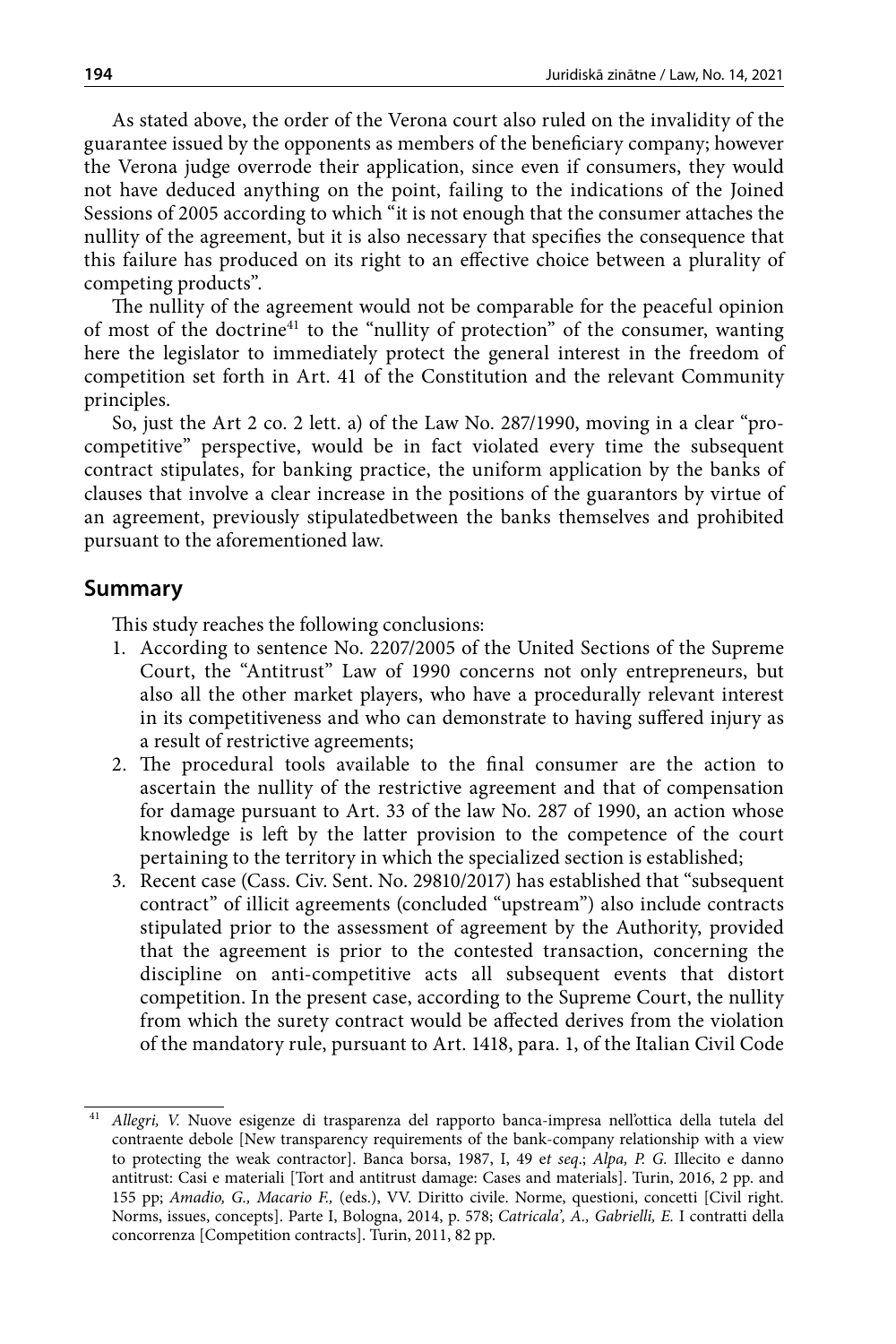and, in particular, of the provision deemed to be of economic public order contained in Art. 2, para. 2, lett. a) of the Law No. 287 of 1990;

4. Finally, the order of the Court of Verona of 1 October 2018 also pronounces on the nullity of the guarentee issued by the opponents as shareholders of the beneficiary company; however, the Veronese judge overrides their request, since even if consumers, they would not have deduced anything on the point, failing to comply with the indications of the United Sections of 2005 according to which: "it is not enough for the consumer to allege the nullity of the agreement, he must also specify the consequence that this flaw has produced to his right to an effective choice between a plurality of competing products".

## **Sources**

### **Bibliography**

- 1. *Alessi, R., Cannizzaro, E. C., Bozza, E.* Codice della concorrenza: norme italiane e comunitarie per la tutela della concorrenza e del mercato [Competition Code: Italian and EU regulations for the protection of competition and the market]. Torino: Giappichelli, 2008.
- 2. *Allegri, V.* Nuove esigenze di trasparenza del rapporto banca-impresa nell'ottica della tutela del contraente debole, [New transparency requirements of the bank-company relationship with a view to protecting the weak contractor]. Banca borsa, 1987.
- 3. *Alpa, P. G.* Illecito e danno antitrust: casi e materiali [Tort and antitrust damage: cases and materials]. Turin, 2016.
- 4. *Amadio, G., Macario, F.* (eds.). Diritto civile. Norme, questioni, concetti, parte I [Civil Rights. Norms, Questions, concepts, part I]. Bologna, 2014.
- 5. *Catricala, A., Gabrielli, E*. I contratti della concorrenza [Competition contracts]. Turin, 2011.
- 6. *Belli, C.* Contratto a "valle" in violazione di intese vietate dalla Legge Antitrust [Downstream contract in violation of agreements prohibited by the Antitrust Law]. GiustiziaCivile.com, 25.05.2018*.*
- 7. *Buonocore, V.* L'impresa [The company]. In: Trattato di diritto commerciale [Commercial Law Treaty]. Torino, 2002.
- 8. *Calamia, A. M.* La nuova disciplina della concorrenza nel diritto comunitario [The new competition rules in community law]. Milano: Giuffrè, 2004.
- 9. *De Vita, M.* Il diritto della concorrenza nella giurisprudenza [Competition law in jurisprudence]. Torino: Giappichelli, 2009.
- 10. *D'Orsi, S.* Nullità dell'intesa e contratto "a valle" nel diritto antitrust [Nullity of the understanding and "downstream" contract in antitrust law]. Giurisprudenza Commerciale, fasc. 3, 2019.
- 11. *Gentili, A.* La nullità dei "contratti a valle" come pratica concordata anticoncorrenziale (Il caso delle fideiussioni ABI) [The nullity of "downstream contracts" as an anti-competitive concerted practice (The case of ABI sureties)]. *Giustizia Civile*, fasc. 4, 01.04.2019.
- 12. *Guglielmetti, G.* Le nozioni di impresa e di Intesa [The notions of business and understanding]. In: *Ghidini, G*., *Libonati, B*., *Marchetti, P*. (eds.). Concorrenza e mercato. Rassegna degli orientamenti dell'Autorità Garante [Competition and the market. Review of the guidelines of the Guarantor Authority]. Milano, 1995.
- 13. *Longobucco, F.* Violazione di norme antitrust e disciplina dei rimedi nella contrattazione "a valle" [Violation of antitrust rules and discipline of remedies in "downstream" bargaining]. Edizioni Scientifiche Italiane, 2009.
- 14. *Poncibò, C.* Profili di risarcibilità del danno per violazione della normativa antitrust [Damage compensation profiles for violation of antitrust legislation]. Giust. Civ., 2006.
- 15. *Ravazzoni, A.* Sulla c.d. polizza fideiussoria [On the so-called guarantee policy]. *Foro it*., 1957.; Id., item Fideiussione, in Dig. disc. priv., Civil Division, VIII. Turin, 1992.
- 16. *Risso, F.* Le intese anticoncorrenziali: prova, sanzioni e autorizzazioni in deroga [Anti-competitive agreements: evidence, sanctions and authorizations in derogation]. Foro Amministrativo, Consiglio di Stato, 2008.
- 17. *Sparano, E.* Diritto della banca e del mercato finanziario [Bank and financial market law]. Vol. XV, No. 4, 2001.